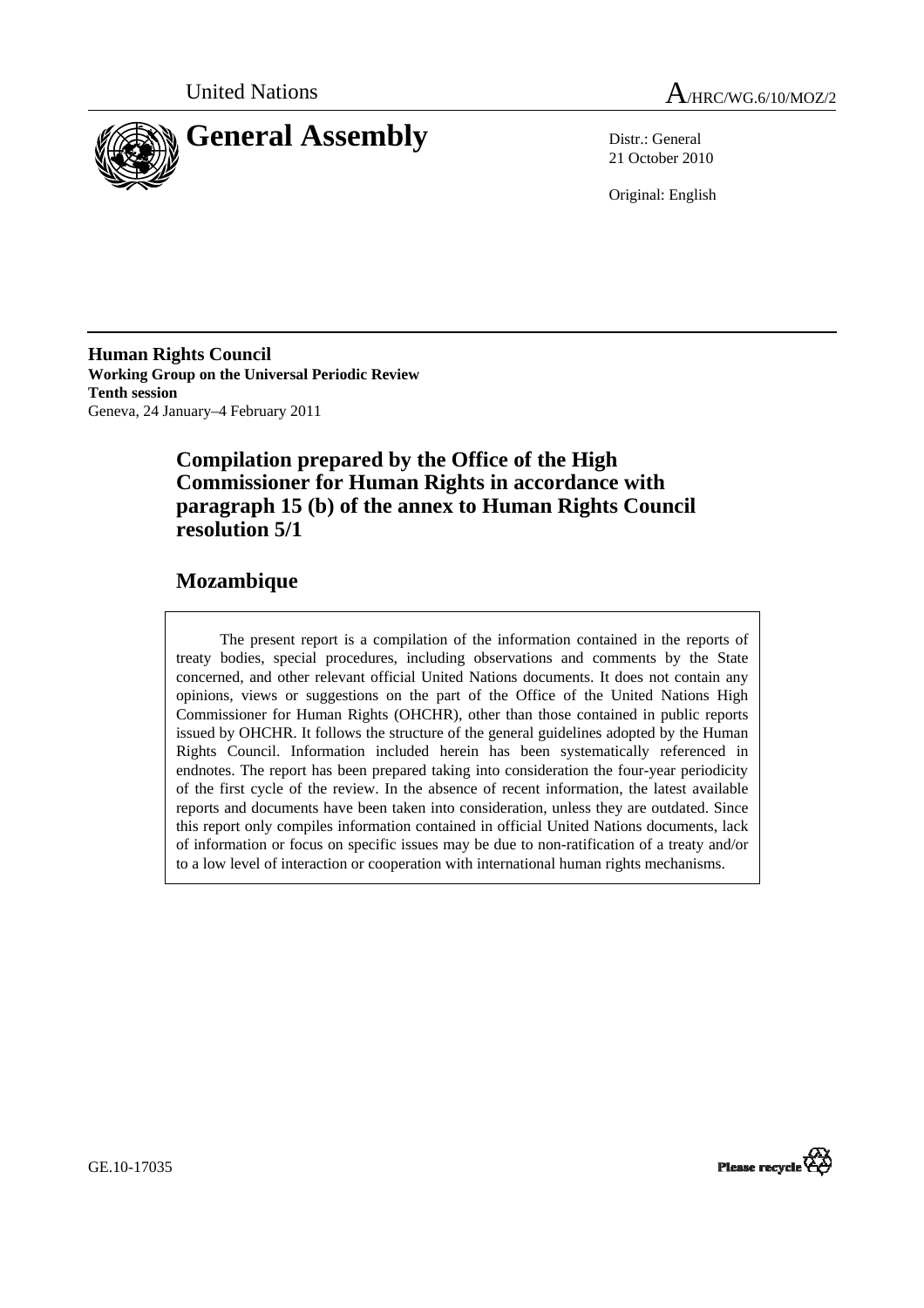# **I. Background and framework**

# **A. Scope of international obligations1**

| Universal human rights<br>treaties <sup>2</sup> | Date of ratification,<br>accession or succession | Declarations/reservations                     | Recognition of specific<br>competences of treaty bodies |
|-------------------------------------------------|--------------------------------------------------|-----------------------------------------------|---------------------------------------------------------|
| <b>ICERD</b>                                    | 18 April 1983                                    | Yes (art. $22$ )                              | Individual complaints<br>$(art. 14)$ : No               |
| <b>ICCPR</b>                                    | 21 July 1993                                     | None                                          | Inter-State complaints<br>$(art. 41)$ : No              |
| <b>ICCPR-OP2</b>                                | 21 July 1993                                     | None                                          |                                                         |
| <b>CEDAW</b>                                    | 21 April 1997                                    | None                                          |                                                         |
| <b>OP-CEDAW</b>                                 | 4 November 2008                                  | None                                          | Inquiry procedure (arts.<br>8 and 9): Yes               |
| <b>CAT</b>                                      | 14 September 1999 None                           |                                               | Inter-State complaints<br>$(\text{art. } 21)$ : No      |
|                                                 |                                                  |                                               | Individual complaints<br>$(art. 22)$ : No               |
|                                                 |                                                  |                                               | Inquiry procedure (art.<br>20): Yes                     |
| <b>CRC</b>                                      | 26 April 1994                                    | None                                          |                                                         |
| OP-CRC-AC                                       | 19 October 2004                                  | Binding declaration<br>under art. 3: 18 years |                                                         |
| OP-CRC-SC                                       | 6 March 2003                                     | None                                          |                                                         |

Treaties to which Mozambique is not a party: ICESCR, OP-ICESCR<sup>3</sup>, ICCPR-OP 1, OP-CAT, ICRMW, CRPD (signature only, 2007), CRPD-OP and CED (signature only, 2008).

| Other main relevant international instruments                                         | Ratification, accession or succession            |
|---------------------------------------------------------------------------------------|--------------------------------------------------|
| Convention on the Prevention and Punishment of the<br>Crime of Genocide               | <b>Yes</b>                                       |
| Rome Statute of the International Criminal Court                                      | No (Signatory)                                   |
| Palermo Protocol <sup>4</sup>                                                         | <b>Yes</b>                                       |
| Refugees and stateless persons <sup>5</sup>                                           | Yes, except 1954 Protocol<br>and 1961 Convention |
| Geneva Conventions of 12 August 1949 and Additional<br>Protocols thereto <sup>6</sup> | Yes, except AP III                               |
| ILO fundamental conventions <sup>7</sup>                                              | Yes                                              |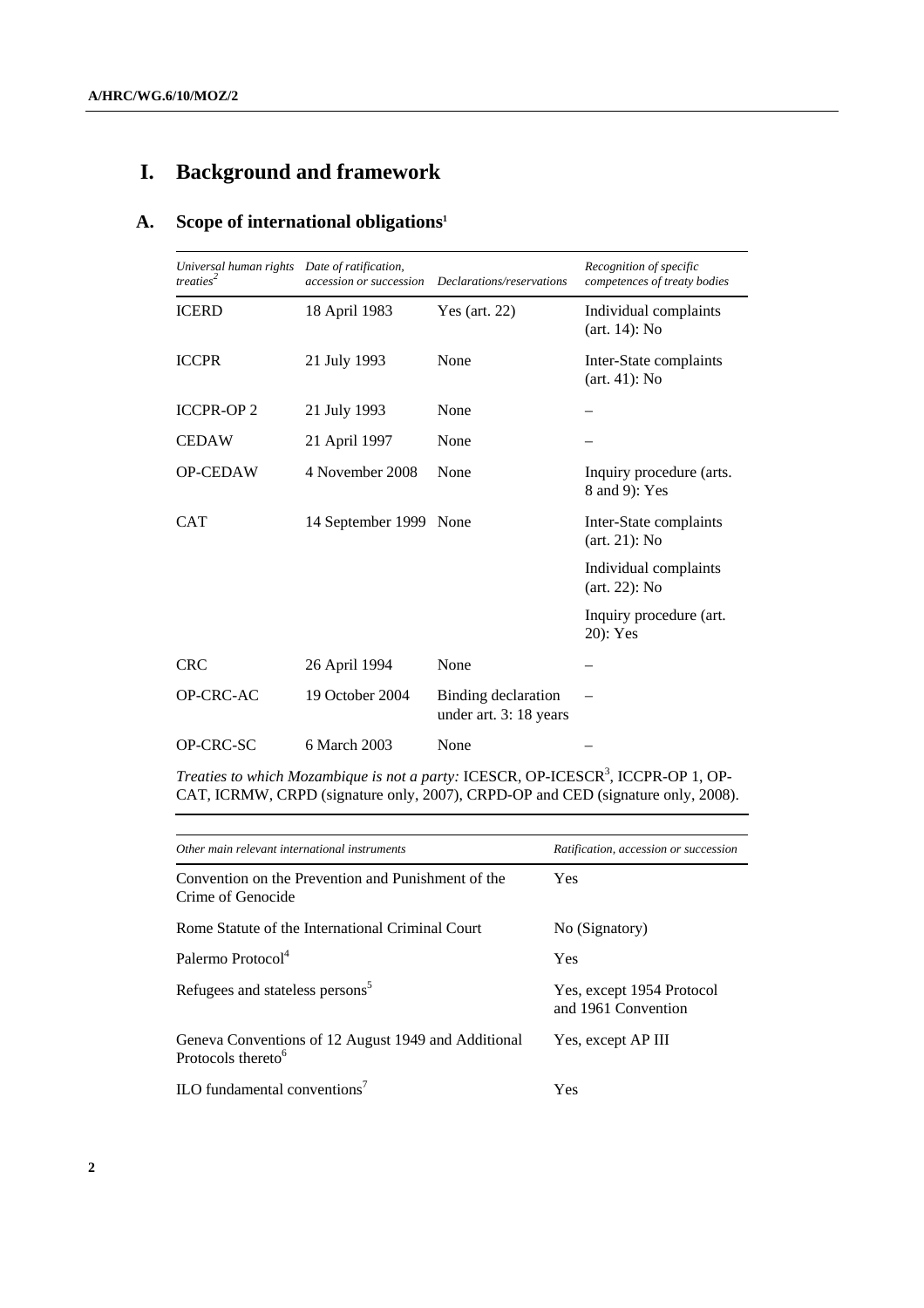| Other main relevant international instruments            | Ratification, accession or succession |
|----------------------------------------------------------|---------------------------------------|
| UNESCO Convention against Discrimination in Education No |                                       |

1. In 2007, the Committee on Elimination of Discrimination against Women (CEDAW) encouraged Mozambique to ratify the OP-CEDAW and accept the amendment to article 20 of the Convention.<sup>8</sup> It encouraged Mozambique to consider ratifying ICESCR and ICRMW.<sup>9</sup> In 2009, the Committee on the Rights of the Child (CRC) also encouraged Mozambique to accede to ICESCR.<sup>10</sup>

2. In 2007, the Committee on the Elimination of Racial Discrimination (CERD) encouraged Mozambique to ratify, *inter alia*, OP-CAT,<sup>11</sup> CED and CRPD,<sup>12</sup> the 1954 Convention relating to the Status of Stateless Persons, and the 1961 Convention on the Reduction of Statelessness.<sup>13</sup>

3. UNHCR indicated that Mozambique made significant reservations to the 1951 Convention relating to the Status of Refugees. However, it noted with appreciation that Mozambique maintains a generous asylum policy through the adoption of practical arrangements which grant asylum seekers and refugees rights similar to those of its nationals. 14 Regarding this issue, CERD recommended that Mozambique withdraw its reservations to the 1951 Convention relating to the Status of Refugees.<sup>15</sup>

## **B. Constitutional and legislative framework**

4. While appreciating the fact that the principle of the best interest of the child is incorporated into Mozambique's legislation, in 2009, CRC regretted that it is still not reflected as a primary consideration in most legislative and policy matters affecting children.16 It recommended that Mozambique promptly adopt the necessary implementation procedures and regulatory frameworks to allow the new legislation concerning children to become fully operational, and urged Mozambique to ensure that the Convention prevails when there is a conflict with domestic legislation or common practice.<sup>17</sup>

5. In 2007, CEDAW commended Mozambique for incorporating into its Constitution a specific provision articulating the principle of equality between women and men, and for introducing legal reforms aimed at eliminating discrimination against women.<sup>18</sup> CEDAW was concerned, however, that discriminatory provisions still exist in several areas, including in the Penal Code and the laws governing inheritance rights. It called upon Mozambique to pursue a comprehensive revision of its legislation in all areas to ensure that all discriminatory provisions are amended or repealed.<sup>19</sup>

6. The United Nations Country Team (UNCT) indicated that, in July 2009, Parliament had adopted a law on Domestic Violence against Women and that support to dissemination of the law and monitoring its implementation was ongoing. $20$ 

7. While acknowledging certain developments in national law, such as the Labour Law of 2007, UNCT stated that the lack of specific civil and penal legislation on racial discrimination remains a concern.<sup>21</sup>

8. Similarly, in 2007, CERD recommended that Mozambique adopt specific legislation on racial discrimination, including a legal definition of racial discrimination, in line with article 1 of the Convention.<sup>22</sup>

9. UNCT highlighted that, in December 2008, Parliament had adopted a law to protect persons living with HIV/AIDS against stigmatization and discrimination, with the financial and technical assistance of the UN.<sup>23</sup>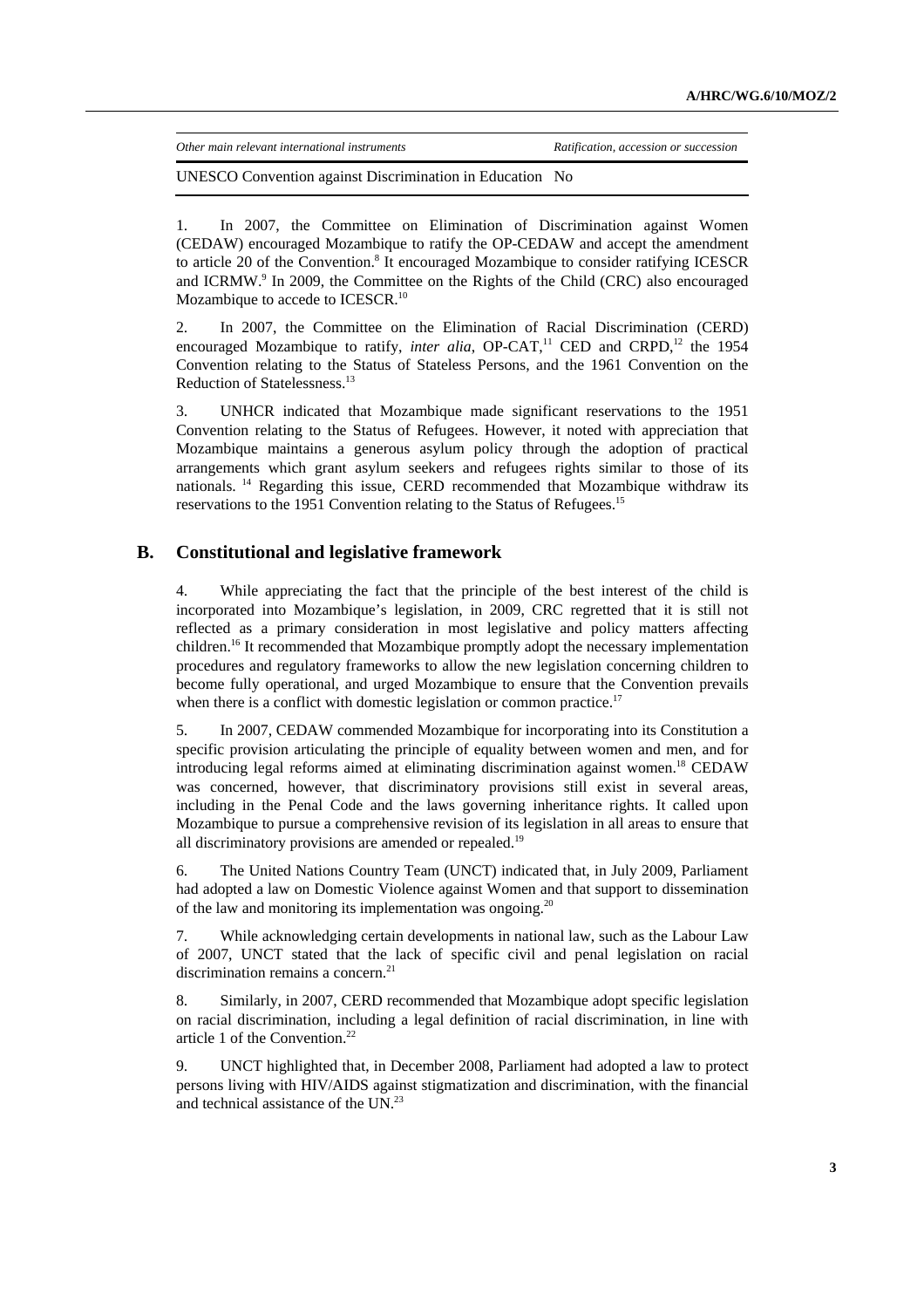## **C. Institutional and human rights infrastructure**

10. As at 21 July 2010, Mozambique did not have a national human rights institution accredited by the International Coordinating Committee of National Institutions for the Promotion and Protection of Human Rights (ICC).<sup>24</sup>

11. In 2009, CRC welcomed the adoption in May 2009 of a law establishing the National Human Rights Commission (NHRC). The CRC urged Mozambique to ensure that the newly established NHRC has the mandate and capacity to monitor children's rights under the Convention, in accordance with the Paris Principles, and that child-sensitive procedures are set up through which children can make complaints of violations of their rights.25

12. In 2007, while acknowledging the Law 7/2006 on the Provedor de Justiça (Ombudsman), CERD had recommended that Mozambique establish the future NHRC in line with the Paris Principles and provide it with adequate resources. It also recommended that Mozambique avoid creating a conflict in the mandates of the two institutions.<sup>26</sup>

13. CRC noted that steps had been taken to make the decree establishing the National Council on Child Rights (NCCR) effective. However, it was concerned that the Ministry of Women and Social Action, which chairs the Council, receives less than 1 per cent of the national budget and has several other tasks under its responsibility.<sup>27</sup>

14. UNICEF stated that the NCCR will be comprised of representatives from the Government and civil society and that further efforts must be to made to ensure that the Council has a clear and independent budget to secure the desired level of independence.<sup>28</sup>

15. In 2007, CEDAW was concerned that the Ministry of Women and Social Action may suffer from inadequate human, financial and technical resources.<sup>29</sup>

#### **D. Policy measures**

16. UNCT stated that, in 2008, the Ministry of Justice had initiated the process for the development of the National Action Plan for Human Rights, which should be finalized by the end of 2010. UNCT noted that the consultation process involved civil society and state bodies' representative from three provinces located in the Southern, Central and Northern regions of the country.30

17. UNICEF stated that the Plan of Action for Orphans and Vulnerable Children (PACOV) (2006-2010) addresses the impacts of HIV and AIDS on children, and aims to create a protective environment for children affected by the pandemic.<sup>31</sup>

18. CRC noted with concern that despite the commendable economic growth sustained over the last decade, Mozambique continues to be heavily dependant on international cooperation. It also noted that 53 per cent of the national budget still comes from development cooperation and is increasingly going to general budget support based on Government policies and priorities.<sup>32</sup>

19. In 2006, the Independent Expert on the effects of economic reform policies and foreign debt on human rights considered that close monitoring would be required to ensure that the proceeds from debt relief are effectively used to meet the needs of the most vulnerable.<sup>33</sup>

20. In 2005, the Special Rapporteur on the right to health encouraged Mozambique and its cooperation partners to develop an integrated and coordinated approach in the health sector that is as comprehensive, simple and efficient as possible, and emphasized that adequate resources must be allocated to the health sector.<sup>34</sup>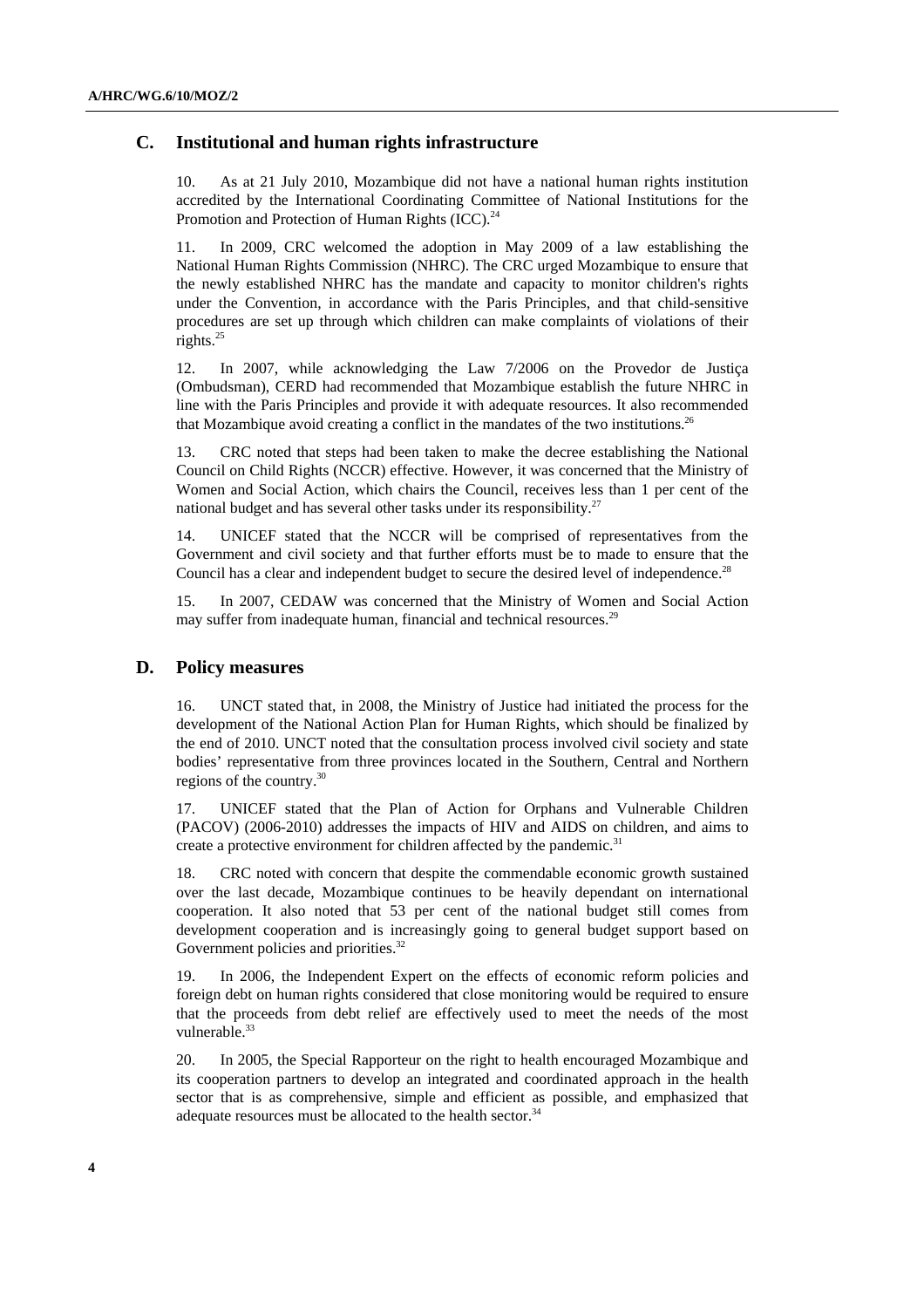# **II. Promotion and protection of human rights on the ground**

# **A. Cooperation with human rights mechanisms**

## **1. Cooperation with treaty bodies**

| Treaty $body^{35}$ | Latest report<br>submitted and<br>considered | Latest concluding<br>observations | Follow-up<br>response | Reporting status                                       |
|--------------------|----------------------------------------------|-----------------------------------|-----------------------|--------------------------------------------------------|
| <b>CERD</b>        | 2006                                         | August 2007                       | Overdue since<br>2008 | $13th$ and $14th$ reports<br>overdue since May<br>2010 |
| HR Committee -     |                                              |                                   |                       | Initial report overdue<br>since 1994                   |
| <b>CEDAW</b>       | 1999                                         | May 2007                          |                       | $3rd$ and $4th$ reports<br>overdue since May<br>2010   |
| <b>CAT</b>         |                                              |                                   |                       | Initial report overdue<br>since 2000                   |
| <b>CRC</b>         | 2008                                         | September<br>2009                 |                       | $3rd$ and $4th$ reports due<br>2016                    |
| OP-CRC-AC          |                                              |                                   |                       | Initial report overdue<br>since 2006                   |
| OP-CRC-SC          |                                              |                                   |                       | Initial report overdue<br>since 2005                   |

## **2. Cooperation with special procedures**

| Standing invitation issued       | N <sub>0</sub>                                                                                                                                        |
|----------------------------------|-------------------------------------------------------------------------------------------------------------------------------------------------------|
| Latest visits or mission reports | Special Rapporteur on the right to health (15-19)<br>December $2003$ <sup>36</sup>                                                                    |
|                                  | Independent Expert on economic reform policies<br>$(27-29$ July $2005)^{37}$                                                                          |
|                                  | Representative of the Secretary General on the<br>human rights of internally displaced persons<br>(Working Visit, 26 June -1 July 2008) <sup>38</sup> |
|                                  | Special Rapporteur on the independence of judges<br>and lawyers (26 August-4 September 2010) <sup>39</sup>                                            |
| Visits agreed upon in principle  | Special Rapporteur on the right to safe drinking<br>water and sanitation                                                                              |
|                                  | Special Rapporteur on the right to health                                                                                                             |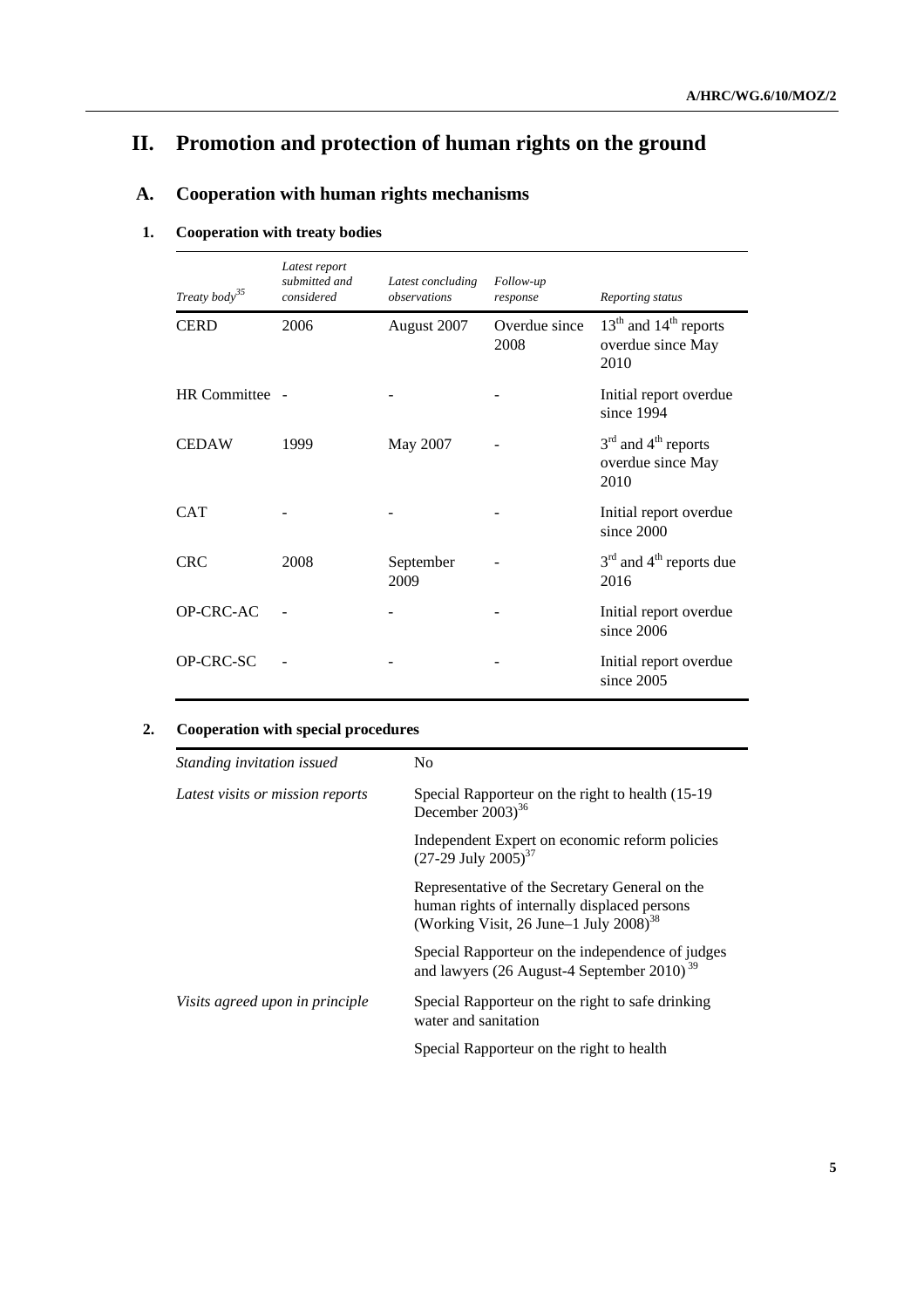| Visits requested and not yet agreed<br>upon               | Special Representative on human rights defenders<br>(2003)                                                                                    |
|-----------------------------------------------------------|-----------------------------------------------------------------------------------------------------------------------------------------------|
|                                                           | Special Rapporteur on summary executions (2008)                                                                                               |
| <i>Facilitation/cooperation during</i><br>missions        | The Independent expert on economic reform<br>thanked the Government for the assistance and<br>support provided for the mission. <sup>40</sup> |
| Follow-up to visits                                       |                                                                                                                                               |
| Responses to letters of allegations<br>and urgent appeals | During the period under review, five.<br>communications were sent. The Government did<br>not reply to any of these communications.            |
| Responses to questionnaires on<br><i>thematic issues</i>  | Mozambique did not respond to any of the 23<br>questionnaires sent by special procedures mandate<br>holders. <sup>41</sup>                    |

21. On 11 May 2010, Mozambique invited nine mandates (right to safe drinking water and sanitation; right to food; right to adequate housing; right to health; independence of judges and lawyers; human rights and counter terrorism; torture; arbitrary detention; and enforced disappearances) to make a simultaneous visit in the period between 23 and 31 August 2010.

#### **3. Cooperation with the Office of the High Commissioner for Human Rights**

22. Established in 1998, the OHCHR Regional Office for Southern Africa provides human rights advice, assistance and support to governments and civil society in countries in the region, including Mozambique.<sup>42</sup> In 2008, the Regional Office carried out training in Mozambique on reporting to treaty bodies and the Universal Periodic Review.<sup>43</sup> During 2010, the Regional Office and UNDP supported the Government of Mozambique in establishing a NHRI in compliance with the Paris Principles. In August 2010, they organized a consultation in Maputo on the appointment procedure for members of NHRIs and accreditation with the ICC.<sup>44</sup>

### **B. Implementation of international human rights obligations**

#### **1. Equality and non-discrimination**

23. In 2007, CEDAW expressed general concern about the persistence of discriminatory stereotypes, cultural practices and traditions of a patriarchal nature relating to the roles and responsibilities of women and men in the family and in society, as they constitute serious obstacles to women's educational and professional prospects and the enjoyment of their human rights and contribute to the persistence of violence against women.<sup>45</sup>

24. CEDAW was also concerned about the situation of women in rural and remote areas, which is characterized by poverty, illiteracy, difficulties in access to health and social services and a lack of participation in decision-making processes.<sup>46</sup>

25. CEDAW expressed concerns about the social situation of older women, including poverty, isolation and lack of identity cards, as well as cultural beliefs about older women, and accusations of witchcraft against them. It urged Mozambique, inter alia, to challenge traditional views regarding older women, particularly accusations of witchcraft, and to provide identity cards free of charge in order to guarantee full access to social services and social protection.<sup>47</sup>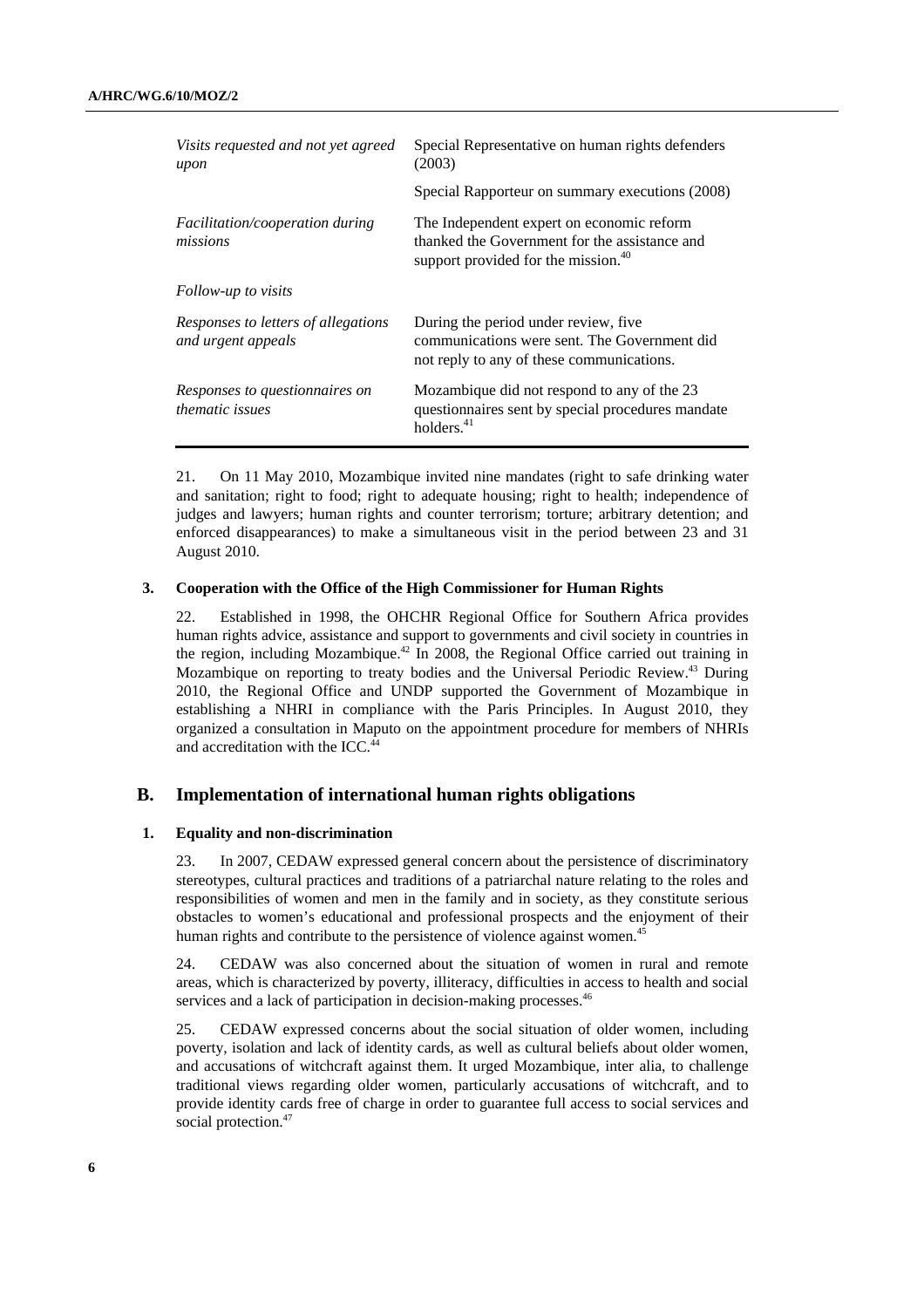26. In 2007, CERD was concerned about cases of hate speech, as well as racist and xenophobic acts and attitudes, in particular with regard to employment, and recommended that Mozambique strengthen measures to prevent and combat xenophobia and racial prejudice.<sup>48</sup>

27. CERD acknowledged with appreciation the language policy of Mozambique, which includes the use of local languages, together with the official language, in the curricula of primary schools, as well as the promotion of national languages and cultures.<sup>49</sup> UNCT noted that Mozambique has adopted a language policy, but considered that full implementation nationwide of such provisions and policy remains a challenge. $50$ 

#### **2. Right to life, liberty and security of the person**

28. UNCT noted that the death penalty had been abolished in the Constitution of 1990. It also noted reports of extrajudicial executions by the police and the military as well as the phenomenon of lynching which continued to be a problem; 62 people were reportedly lynched during 2008.<sup>51</sup>

29. In 2006, the Special Rapporteur on extrajudicial executions sent a communication regarding allegations that in 2005 a man was shot by a policeman after he attempted to intervene on behalf of a young woman who was being beaten by policemen on the street.<sup>52</sup>

30. In 2009, the Working Group on Disappearances reported that two outstanding cases, which occurred in 1974<sup>53</sup>, had been transmitted to the Government and that no response had been received.<sup>54</sup>

31. In 2009, CRC expressed serious concern at reports of police officers illegally detaining children and subjecting them to torture and ill-treatment. It urged Mozambique to investigate all such allegations, take immediate measures to stop police violence against children, and address the prevailing culture of impunity.<sup>55</sup>

32. UNCT indicated that prisons seldom comply with the minimum requirements for the treatment of prisoners. Juveniles and adults often share the same cells, prisons are overcrowded and 34 per cent of prisoners are in preventive detention. There are also reports of mistreatment and torture in the prisons. UNCT reported that prisoners do not have access to proper food, health care and sanitation and that few measures for the social reintegration of prisoners exist.56

33. In 2009, CRC was concerned at information that former girl soldiers, as well as girls and young women who were exploited as slave labour or abducted into sexual slavery in armed forces, have often been excluded from programmes for the reintegration of former soldiers.<sup>57</sup>

34. UNCT noted that available data reveal a widespread acceptance of the use of violence against women. This was highlighted by a 2008 survey in which 36 per cent of the female respondents stated that men had the right to beat them under certain circumstances.58 UNICEF made similar observations.<sup>59</sup>

35. In 2007, CEDAW called upon Mozambique to, *inter alia*, ensure that violence against women and girls constitutes a criminal offence, perpetrators are prosecuted, punished and rehabilitated, and women and girls who are victims of violence have access to immediate means of redress and protection.<sup>60</sup>

36. CRC was concerned that corporal punishment remains lawful in the home and schools and is often considered the only way to discipline children. It was also concerned that the Child Rights Protection Law does not explicitly prohibit corporal punishment at home and in schools.<sup>61</sup>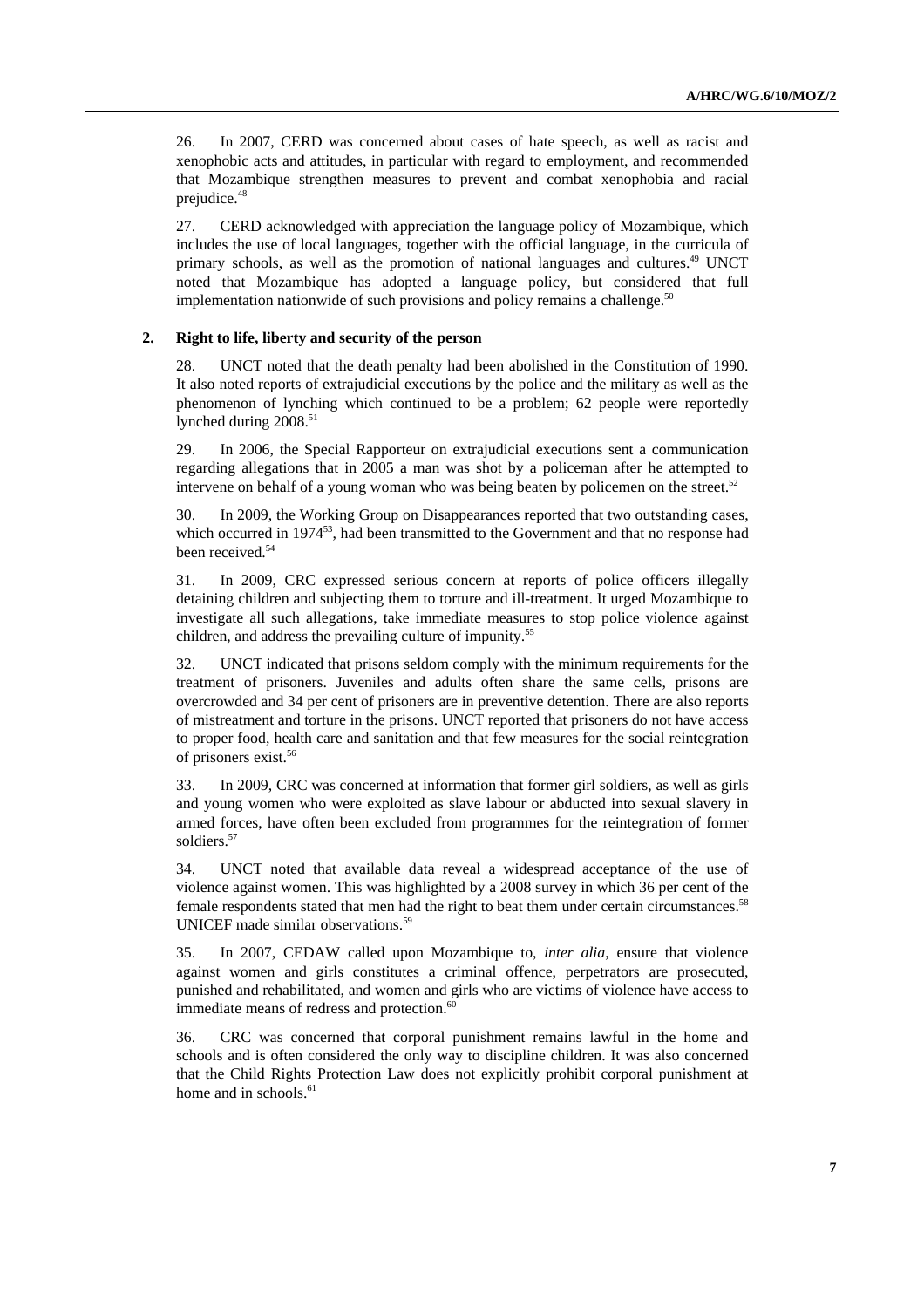37. UNICEF referred to a 2008 Ministry of Education and Culture survey which revealed that 70 per cent of girl respondents reported that some teachers use sexual intercourse as a condition for promotion between grades; and 50 per cent of girls stated that boys in their peer group also abuse them sexually. The Ministry of Education has declared "zero tolerance" on sexual abuse in schools but enforcement of this policy remains weak.<sup>62</sup> UNCT indicated that sexual harassment and abuse of girls in schools is among the key hindrances to girls' progress and completion.<sup>63</sup> Similarly, CRC expressed serious concern at the prevalence of sexual abuse and harassment in schools, which reportedly lead some girls to refuse to go to school. $64$  CEDAW urged Mozambique to ensure that those responsible for the harassment and abuse of girls in the educational system are effectively punished and that girls are supported in denouncing such situations.<sup>65</sup>

38. UNCT stated that the 2008 Children's Act prohibits child labour and any form of work for children under 15 years of age, but noted that it is not effectively enforced. Data quoted shows that 22 per cent of children between ages 5 and 14 are involved in child labour, with a large disparity between urban (15 per cent) and rural areas (25 per cent). In rural areas, child labour is widespread and in many cases considered necessary for household survival. It is estimated that there are about 800,000 economically active children in Mozambique.<sup>66</sup>

39. In 2009, CRC expressed concern at Mozambique's intention to allow children aged 12 to 15 to work under special conditions as well as about the limited initiatives taken to combat child labour. It also expressed serious concern at the situation of orphaned children being economically exploited by foster families. It noted that while children aged 15 to 18 years are allowed to perform "non-hazardous work," the list of occupations considered "light work" has yet to be established.<sup>67</sup>

40. CRC was deeply concerned that child prostitution is increasing in Mozambique and that the existing law does not cover certain sexual offences against children, including forced sexual relations and sexual exploitation. It recommended, *inter alia*, developing and strengthening appropriate legislative measures to address the issue of sexual abuse and exploitation.<sup>68</sup>

41. UNCT indicated that more than 3,500 cases of child violence were reported to the police in 2009.<sup>69</sup>

42. CRC noted with appreciation the adoption in 2008 of a law against trafficking and recommended that Mozambique adopt a plan of action against sexual abuse and trafficking, taking into account OP-CRC-SC.<sup>70</sup> The ILO Committee of Experts on the Application of Conventions and Recommendations expressed the hope, in 2010, that regulations to implement the Trafficking Act would be adopted very soon so that the protection and integration of victims could be put into effect.71 CEDAW recommended, *inter alia*, that Mozambique pursue and reinforce policies and programmes to address the root causes of trafficking.72

### **3. Administration of justice and the rule of law**

43. According to UNCT, access to justice remains a major challenge, particularly for members of disadvantaged groups. The magistrates / population ratio is 1/96,000 and both the Ministries of Justice and the Interior have insufficient financial and human resources to fully comply with all their obligations. The Free Legal Aid (IPAJ) department only covers 45 per cent of the country's districts.73

44. In 2007, CERD recommended, *inter alia*, the adoption of necessary measures to expand the provision of legal assistance and aid to the whole population.<sup>74</sup>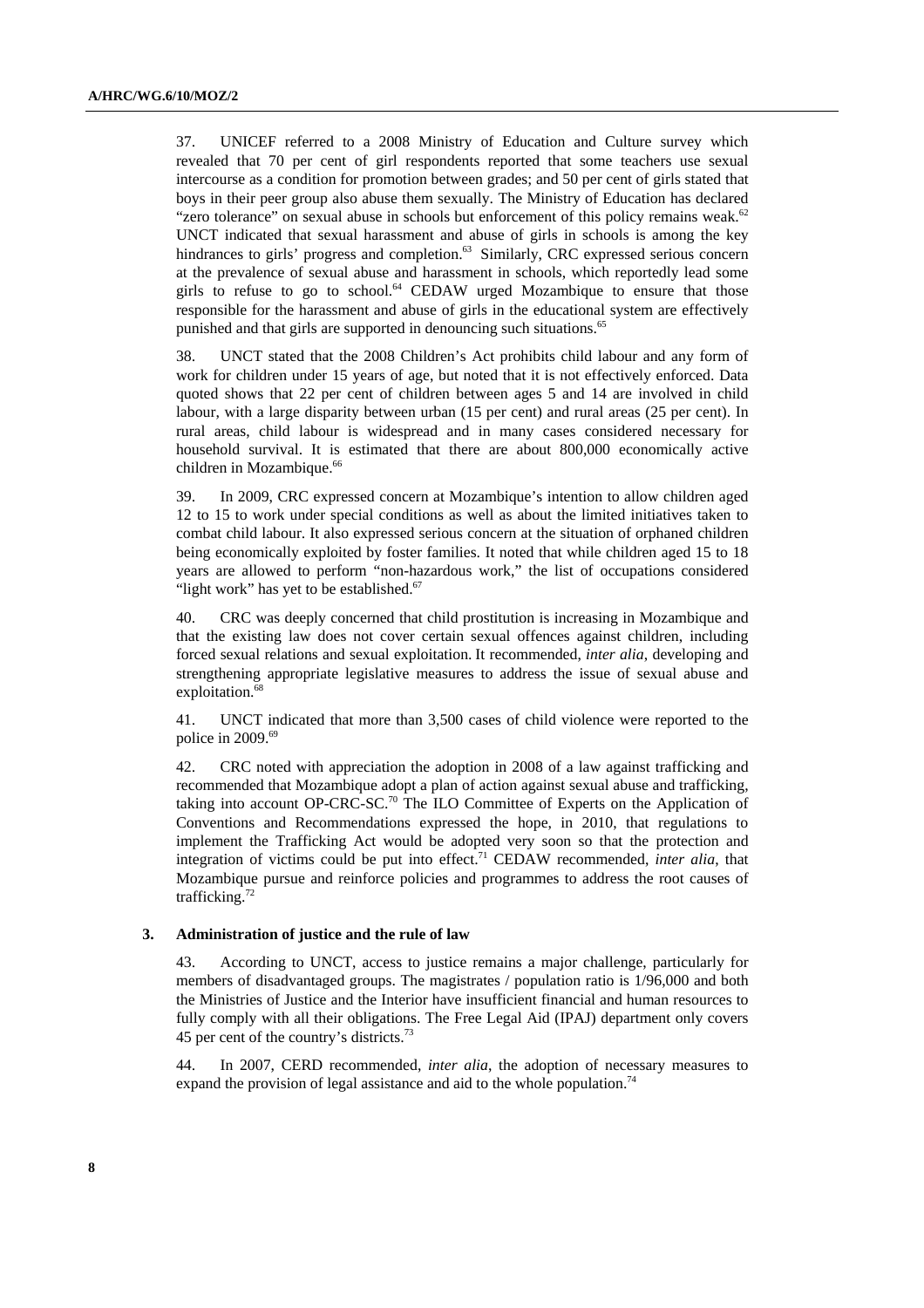45. In 2007, CEDAW recommended that Mozambique guarantee that judges in community courts be adequately trained in human rights, and that women have access to those courts on equal terms with men.<sup>75</sup>

46. UNCT welcomed the provision of the Constitution on traditional authorities but noted the lack of information on the status of those institutions, and that the role of traditional courts in dealing with extrajudicial conflict resolution often does not lead to human rights-based decisions. For example, issues such as inheritance for widows put women in very vulnerable situations. Decisions on land ownership often discriminate against disadvantaged groups.76

47. In 2009, CRC welcomed the adoption of the Juvenile Justice Law and the fact that the minimum age of criminal responsibility has been set at 16 years. However, it was concerned that deprivation of liberty is not used as a measure of last resort and that pre-trial detention is frequent. It also welcomed the decision to establish specialized juvenile courts, but it was concerned that only one court, in Maputo, is functioning and that in all the other provinces, children are tried by adult courts.<sup>77</sup>

48. UNICEF stated that the police have the authority to detain minors who have allegedly committed an offence for a maximum of 30 days, following which the child must be presented in Minor Court or Civil Sections. Ideally, a transition centre or intermediate facility should be used and special consideration should be given to ensure that such cases are brought to the courts in a timely manner. However, this is not common practice.<sup>78</sup>

49. UNCT mentioned that the low ratio of police officers and the lack of adequate infrastructure and equipment restrict access to efficient police services. The lack of a disciplinary system and oversight bodies does not allow proper investigations of serious allegations made against the police.79

#### **4. Right to privacy, marriage and family life**

50. UNICEF indicated that under the Family Law of 2004, the legal age for marriage without parental consent was raised from 16 to 18 years, and the minimum age for marriage with parental consent was also raised from 14 to 16 years. Nevertheless, recent data revealed that 17 per cent of girls between the ages of 20 and 24 were married before the age of 15, and 52 per cent were married before the age of 18 (MICS 2008).<sup>80</sup> UNCT made similar observations.<sup>81</sup>

51. In 2007, CEDAW was concerned about the persistence of harmful traditional practices, such as early or forced marriage and polygamy in some areas, although they are prohibited under the new Family Law, and called on Mozambique to increase efforts to raise awareness of the law.<sup>82</sup> In 2009, CRC expressed similar concerns.<sup>83</sup>

52. UNCT stated that, although significant progress has been made in birth registration, about 51 per cent of all children in Mozambique are yet to be registered. Lack of registration among the adult population is also a critical concern.84 In 2009, CRC urged Mozambique to accelerate the free birth registration system, which should be sustainable and available throughout the country, including in the most remote areas.<sup>85</sup>

53. UNCT mentioned that due to a history of low registration rates combined with longterm migration patterns driven by economic considerations and internal conflicts, a significant part of the population may be at risk of statelessness.<sup>86</sup> UNHCR made similar observations.87

54. CEDAW recommended that Mozambique seriously consider the situation of women in de facto unions, and of children resulting from such unions, and ensure that they enjoy adequate legal protections.<sup>88</sup>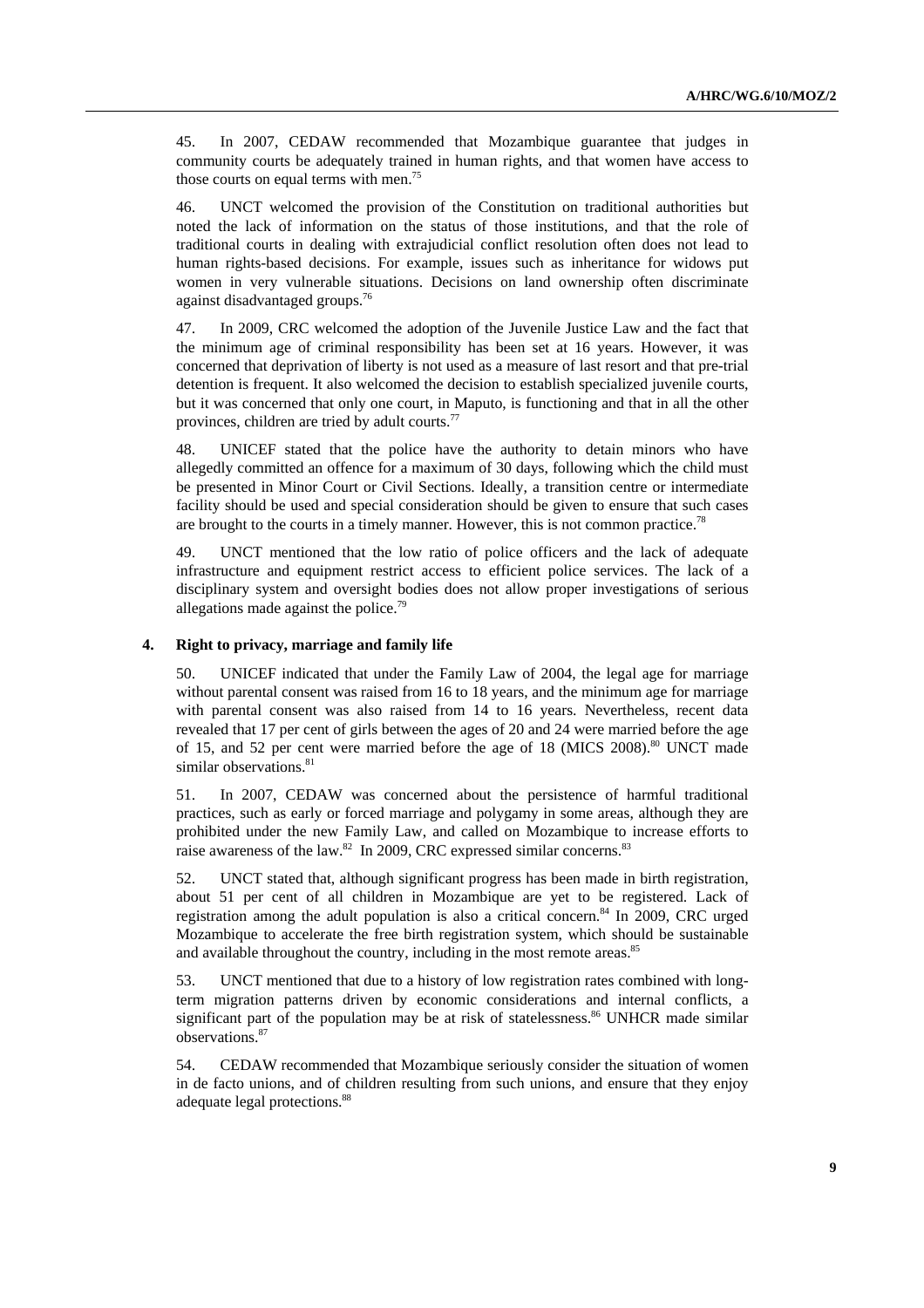55. UNCT stated that the current penal code prohibits homosexuality while the revised labour law (2007) prohibits discrimination against employees on the basis of their sexual orientation.89

#### **5. Freedom of religion or belief, expression, association and peaceful assembly, and right to participate in public and political life**

56. UNCT noted that freedom of association is enshrined in the Constitution, that there are hundreds of civil society organisations in the country and, in general, the right to demonstrate is respected.<sup>90</sup>

57. While acknowledging the significant presence of women in political decisionmaking posts, CEDAW noted that obstacles to the advancement of women remain in other areas of public and professional life, including in the realms of diplomacy, the judiciary and public administration, mainly at senior levels.<sup>91</sup> UNCT made similar observations.<sup>92</sup>

#### **6. Right to work and to just and favourable conditions of work**

58. UNCT indicated that the adoption of a new labour code in 2007 has gone a long way in formally establishing workers' rights. However, it considered that a major constraint to granting basic workers rights is the insufficient enforceability of laws.<sup>93</sup>

59. In 2007, CEDAW expressed concern, *inter alia*, at the disadvantaged situation of women and discrimination against them in the formal labour market, as well as about the weak enforcement of the existing equality provisions in labour laws. It was further concerned about the high numbers of women in the informal sector, where they lack job security and access to social security benefits. CEDAW urged Mozambique to strengthen the enforcement of equality provisions in employment laws.<sup>94</sup>

#### **7. Right to social security and to an adequate standard of living**

60. UNCT stated that more than half of the population live below the national poverty line, 34 per cent of households are vulnerable to food insecurity and the rate of chronic malnutrition among children under five is still alarmingly high (44 per cent). Further, only 13.5 per cent of the population has access to electricity.<sup>9</sup>

61. In 2009, CRC remained concerned about the extreme poverty of a large proportion of families and children and at the still limited proportion of children who benefit from special programmes. It urged Mozambique, *inter alia*, to develop programmes for major improvement of the social security system, housing schemes in rural and peri-urban areas, home sanitation facilities and access to clean drinking water.<sup>96</sup>

62. In 2007, CERD recommended that Mozambique strengthen its programmes to provide universal access to health care, and encouraged the adoption of further measures to prevent and combat HIV/AIDS, malaria and cholera.<sup>97</sup>

63. UNCT indicated that, while there has been progress regarding child health, maternal mortality remained high at 408/100,000 live births.<sup>98</sup> In 2007, CEDAW expressed concerns about maternal mortality, the high level of teenage pregnancies and obstacles faced by women in accessing health services. It urged Mozambique to adopt, *inter alia*, measures to improve availability of information and education regarding sexual and reproductive health and prevention of teenage pregnancy.<sup>99</sup> In 2009, CRC made similar recommendations, in particular regarding teenage pregnancies.<sup>100</sup>

64. CRC was concerned that Mozambique has one of the highest infant mortality rates in the world.101 It was also deeply concerned at the growing proportion of child deaths as a result of HIV-related illnesses, and the prevalence rate among women. While noting that the number of children receiving antiretroviral treatment has increased significantly, CRC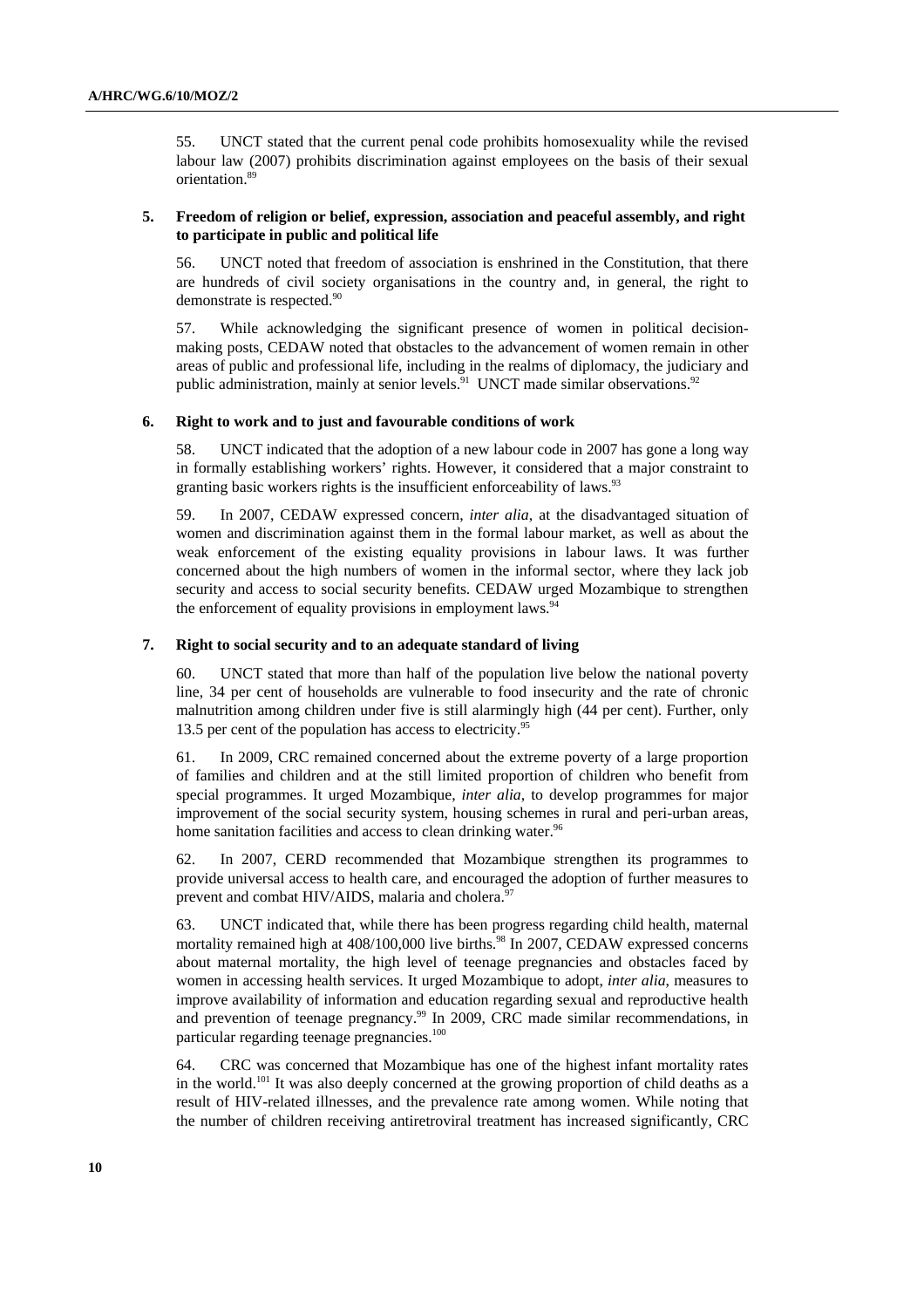was concerned that only 18 per cent of eligible children receive proper treatment.<sup>102</sup> In 2007, CEDAW<sup>103</sup> and UNCT<sup>104</sup> expressed similar concerns, in particular regarding the situation of women. According to UNCT, prevalence rates among girls in the 14-29 years age group are four times higher than for boys. $105$ 

65. UNCT highlighted that, while treatment for HIV/AIDS is provided free, coverage is far from comprehensive. Adolescent girls in urban areas and in the south of the country are the most at risk. Of the estimated 1.8 million orphans in Mozambique, 510,000 have been orphaned due to AIDS. The number of orphans is expected to rise with AIDS-related illnesses increasingly becoming the primary cause of orphanhood.106 UNICEF provided similar information and indicated that in 2008, only 68 per cent of children were living with both parents.107

66. UNCT also indicated that given its geographic location, Mozambique is highly vulnerable to natural disasters which have a significant impact on the population's enjoyment of human rights.<sup>108</sup>

67. UNCT noted that while the Constitution recognizes the right to housing, adequate housing remains an issue in terms of quantity and quality. The number of deaths caused annually due to insufficient water, sanitation and hygiene is estimated at  $17,000$ .<sup>109</sup>

#### **8. Right to education**

68. In 2009, CRC was concerned, *inter alia*, that significant disparities in accessing education persist between provinces, school enrolment at secondary level remains at an extremely low level, the rapid increase in enrolment has not been matched by increases in investment in the quality of education, the teacher-student ratio has not decreased to an acceptable level, and gender disparity remains high in the higher levels of education $110$ .

69. UNCT further noted that while enrolment at primary schools reached parity, completion rates still show disparity. Only 65.1 per cent of girls finish school, against 80 per cent of male students. Disparity is also significant in terms of illiteracy, especially among the adult and older population, affecting 65 per cent of women, in general, and double the male population rate. $111$ 

70. UNCT indicated that school fees for secondary level education are still in place. Despite great increases, 20 per cent of children in the 6 to 12 age group do not attend primary school, and only 15 per cent complete their primary education. The lack of appropriate teaching facilities, the low number of classrooms, inadequate sanitary installations, difficult access, particularly in rural areas, creates a situation which aggravated by poverty, sexual abuse of students, early marriage and general cultural aspects, have a significant negative impact on children's ability to enjoy their right to education. Adult illiteracy continues to be alarmingly high at 53 per cent.<sup>112</sup>

71. In 2007, CEDAW was concerned about girls' low levels of participation at the secondary and tertiary levels, as well as the high failure and drop-out rates among women. It also expressed concern at conditions that impede girls' access to education at all levels, including poverty, a dispersed network of schools, domestic responsibilities of girls, early marriage and early pregnancy.<sup>113</sup>

#### **9. Migrants, refugees and asylum-seekers**

72. UNCT stated that Mozambique faces the challenge of hosting thousands of migrants, and is a transit corridor for mixed migration flows. It notes that given the constraints in terms of human and material resources, border guards, police and the Immigration Service face increasing difficulties in managing the steep rise in mixed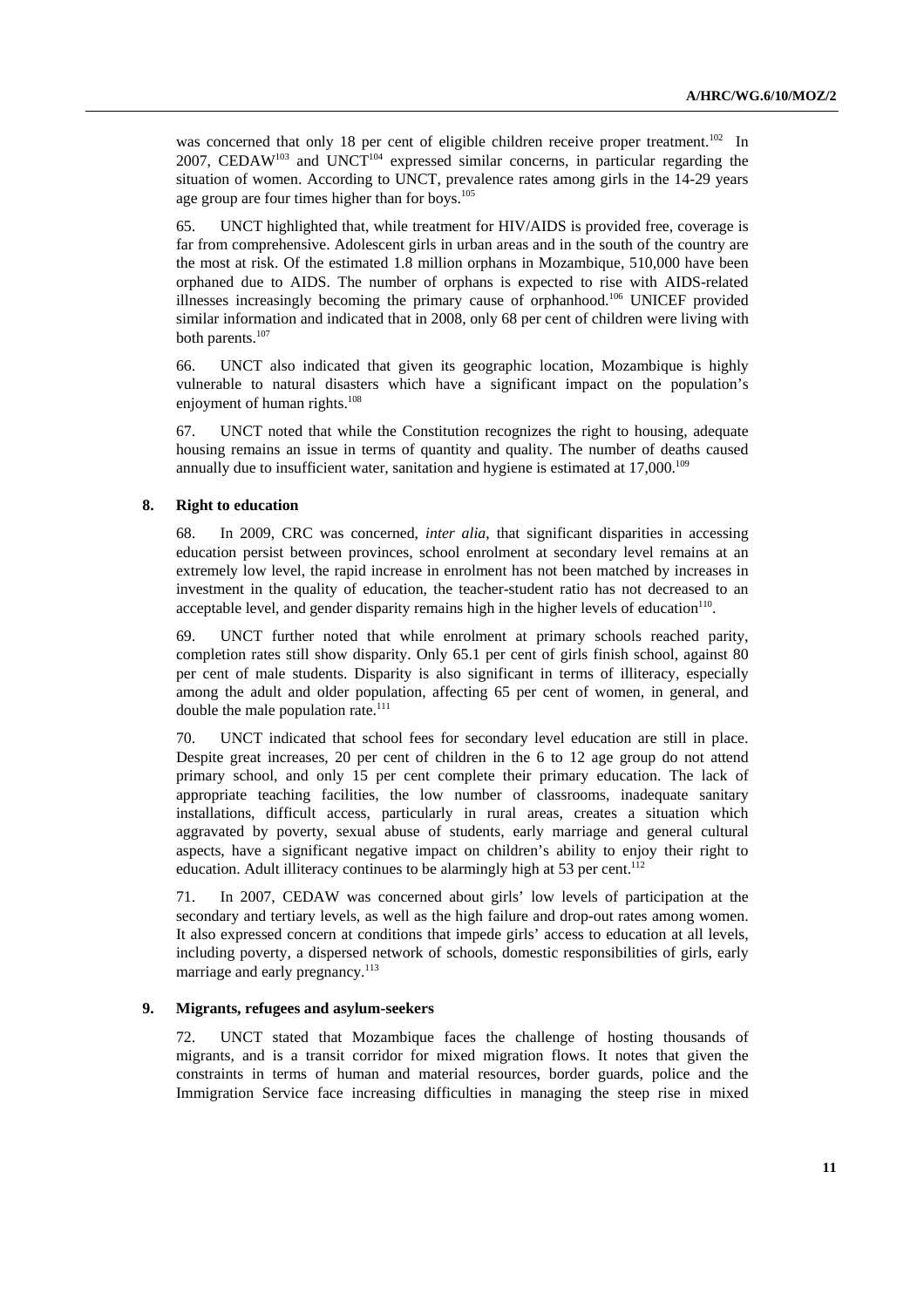migration in a protection sensitive manner, in order to ensure respect and adherence to refugee and human rights law and protection principles.<sup>114</sup>

73. According to UNHCR, Mozambique currently hosts 7,723 persons of concern, including 3,547 refugees and 4,176 asylum-seekers. Maratane Camp has been declared the only reception and registration centre for new asylum-seekers in Mozambique.115

74. UNCT stated that Mozambique ensures that all asylum seekers and refugees are documented with identification papers or cards. Refugees and asylum seekers have full access to civil status documentation. It also stressed that it is commendable that asylum seekers are free to move outside the refugee camp after the refugee status determination interview.<sup>116</sup>

#### **10. Internally displaced persons**

75. In 2009, the Special Representative of the Secretary General on internally displaced persons observed that impressive efforts had been made to protect the rights of persons displaced by flooding. He recommended, *inter alia*, that the authorities establish a consultation process with the populations concerned.<sup>117</sup>

# **III. Achievements, best practices, challenges and constraints**

76. UNCT stated that, overall, from a post-conflict situation, Mozambique has shown remarkable progress on all indicators of economic development, which has fuelled progress for the improvement of the human rights situation.<sup>118</sup>

77. UNCT also advised that four of Mozambique's Northern provinces were on their way to becoming mine-free. The remaining areas are expected to be cleared before Mozambique's 2014 deadline under the Anti-Personnel Mine Ban Treaty (APMBT).119

78. UNCT mentioned that corruption continues to be a widespread problem, negatively affecting the enjoyment of all human rights. It commended the existence of an anticorruption authority since 2004.<sup>120</sup>

## **IV. Key national priorities, initiatives and commitments**

#### **Specific recommendations for follow-up**

79. In 2007, CERD requested that Mozambique provide information within one year on how it had followed up on recommendations contained in paragraphs 13 (traditional authorities and customary law), 21 (ombudsman) and 22 (hate speech and racist and xenophobic  $\arctan(2^{121} \text{ of its concluding observations})$ . No response has been received.

# **V. Capacity-building and technical assistance**

80. In 2009, CRC recommended that Mozambique seek the assistance of UNICEF and other relevant organizations on domestic violence,122 the United Nations and other competent bodies on landmines,<sup>123</sup> and to continue to seeking assistance from ILO and UNICEF with regard to child labour,<sup>124</sup> and from the Interagency Panel on Juvenile Justice, which includes the United Nations Office on Drugs and Crime, UNICEF, OHCHR and NGOs,<sup>125</sup> in the areas of juvenile justice and police training.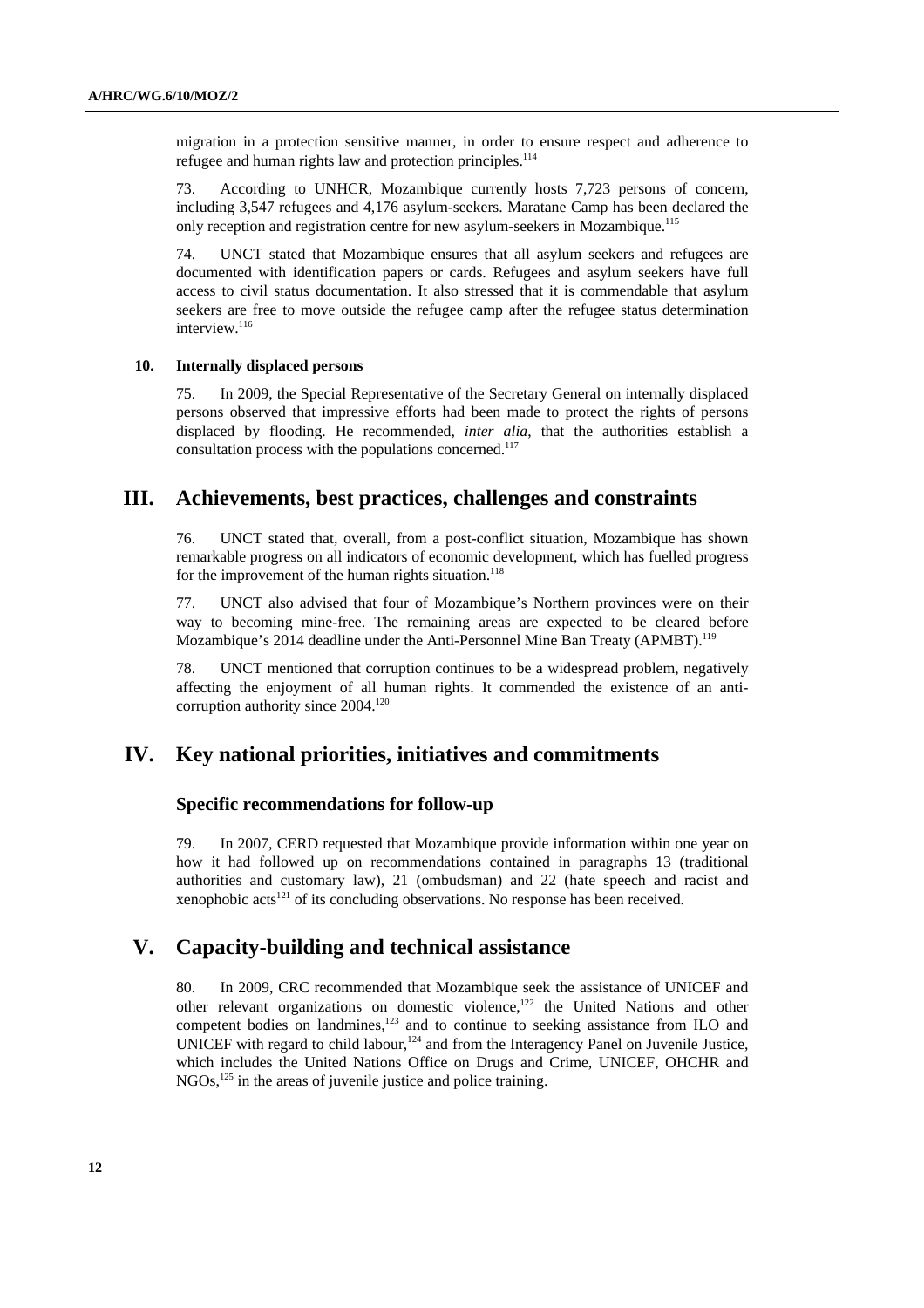*Notes* 

- <sup>1</sup> Unless indicated otherwise, the status of ratifications of instruments listed in the table may be found in *Multilateral Treaties Deposited with the Secretary-General: Status as at 1 April 2009* (ST/LEG/SER.E/26), supplemented by the official website of the United Nations Treaty Collection database, Office of Legal Affairs of the United Nations Secretariat, http://treaties.un.org/ 2
- <sup>2</sup> The following abbreviations have been used for this document:

| <b>ICERD</b>      | International Convention on the Elimination of All Forms of Racial                        |
|-------------------|-------------------------------------------------------------------------------------------|
|                   | Discrimination                                                                            |
| <b>ICESCR</b>     | International Covenant on Economic, Social and Cultural Rights                            |
| <b>OP-ICESCR</b>  | <b>Optional Protocol to ICESCR</b>                                                        |
| <b>ICCPR</b>      | International Covenant on Civil and Political Rights                                      |
| <b>ICCPR-OP 1</b> | <b>Optional Protocol to ICCPR</b>                                                         |
| <b>ICCPR-OP 2</b> | Second Optional Protocol to ICCPR, aiming at the abolition of the death penalty           |
| <b>CEDAW</b>      | Convention on the Elimination of All Forms of Discrimination against Women                |
| <b>OP-CEDAW</b>   | Optional Protocol to CEDAW                                                                |
| <b>CAT</b>        | Convention against Torture and Other Cruel, Inhuman or Degrading Treatment or             |
|                   | Punishment                                                                                |
| OP-CAT            | Optional Protocol to CAT                                                                  |
| <b>CRC</b>        | Convention on the Rights of the Child                                                     |
| OP-CRC-AC         | Optional Protocol to CRC on the involvement of children in armed conflict                 |
| OP-CRC-SC         | Optional Protocol to CRC on the sale of children, child prostitution and child            |
|                   | pornography                                                                               |
| <b>ICRMW</b>      | International Convention on the Protection of the Rights of All Migrant Workers           |
|                   | and Members of Their Families                                                             |
| <b>CRPD</b>       | Convention on the Rights of Persons with Disabilities                                     |
| <b>OP-CRPD</b>    | Optional Protocol to the Convention on the Rights of Persons with Disabilities            |
| <b>CED</b>        | International Convention for the Protection of All Persons from Enforced                  |
|                   | Disappearance                                                                             |
|                   | Adopted by the General Assembly in its resolution 63/117 of 10 December 2008. Article 17, |

paragraph 1, of OP-ICESCR states that "The present Protocol is open for signature by any State that has signed, ratified or acceded to the Covenant".

- <sup>4</sup> Protocol to Prevent, Suppress and Punish Trafficking in Persons, Especially Women and Children, supplementing the United Nations Convention against Transnational Organized Crime. 5
- 1951 Convention relating to the Status of Refugees and its 1967 Protocol, 1954 Convention relating to the status of Stateless Persons and 1961 Convention on the Reduction of Statelessness.
- <sup>6</sup> Geneva Convention for the Amelioration of the Condition of the Wounded and Sick in Armed Forces in the Field (First Convention); Geneva Convention for the Amelioration of the Condition of Wounded, Sick and Shipwrecked Members of Armed Forces at Sea (Second Convention); Convention relative to the Treatment of Prisoners of War (Third Convention); Convention relative to the Protection of Civilian Persons in Time of War (Fourth Convention); Protocol Additional to the Geneva Conventions of 12 August 1949, and relating to the Protection of Victims of International Armed Conflicts (Protocol I); Protocol Additional to the Geneva Conventions of 12 August 1949, and relating to the Protection of Victims of Non-International Armed Conflicts (Protocol II); Protocol Additional to the Geneva Conventions of 12 August 1949, and relating to the Adoption of an Additional Distinctive Emblem (Protocol III). For the official status of ratifications, see Federal Department of Foreign Affairs of Switzerland, at
- www.eda.admin.ch/eda/fr/home/topics/intla/intrea/chdep/warvic.html.
- International Labour Organization Convention No. 29 concerning Forced or Compulsory Labour; Convention No. 105 concerning the Abolition of Forced Labour; Convention No. 87 concerning Freedom of Association and Protection of the Right to Organise; Convention No. 98 concerning the Application of the Principles of the Right to Organise and to Bargain Collectively; Convention No. 100 concerning Equal Remuneration for Men and Women Workers for Work of Equal Value; Convention No. 111 concerning Discrimination in Respect of Employment and Occupation; Convention No. 138 concerning Minimum Age for Admission to Employment; Convention No. 182 concerning the Prohibition and Immediate Action for the Elimination of the Worst Forms of Child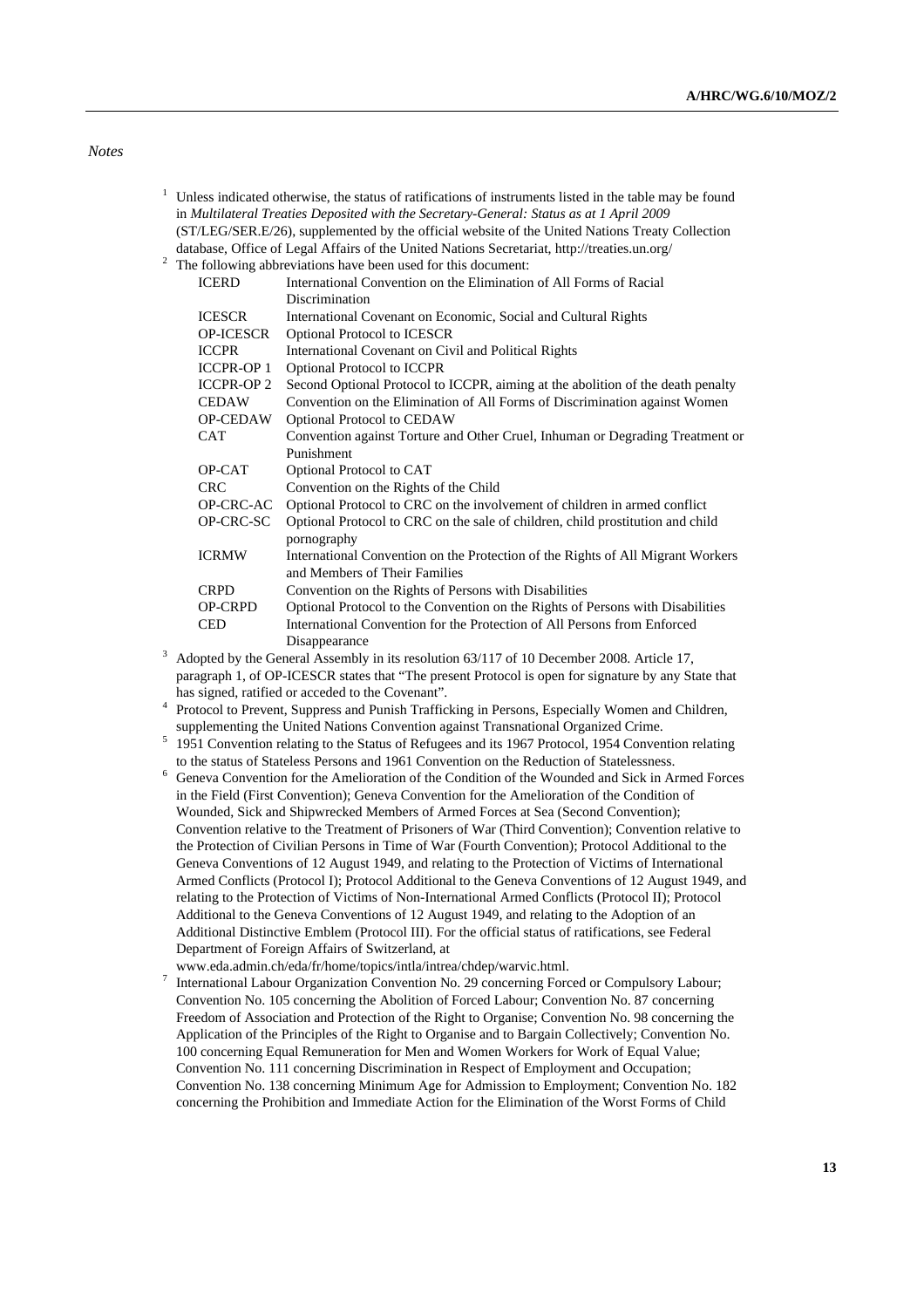- 
- Labour.<br>
<sup>8</sup> CEDAW/C/MOZ/CO/2, para. 46.<br>
<sup>9</sup> Ibid. para. 40.
- Ibid., para. 49.
- 10 CRC/C/MOZ/CO/2, para. 93.
- <sup>11</sup> CERD/C/MOZ/CO/12, para. 29.
- 12 Ibid., para. 30.
- 13 Ibid., para. 31.
- <sup>14</sup> UNHCR submission to the UPR on Mozambique, p. 2.
- 15 CERD/C/MOZ/CO/12, para. 31.
- 16 CRC/C/MOZ/CO/2, para. 31.
- 17 Ibid., para.10.
- 18 CEDAW/C/MOZ/CO/2, para. 4.
- 19 Ibid., paras. 12–13.
- <sup>20</sup> UNCT submission to the UPR on Mozambique, para. 41.
- 21 Ibid., para. 14.
- $22$  CERD/C/MOZ/CO/12, para. 12.
- <sup>23</sup> UNCT submission to the UPR on Mozambique, para. 42.
- <sup>24</sup> For the list of national human rights institutions with accreditation status granted by the International Coordinating Committee of National Institutions for the Promotion and Protection of Human Rights
- (ICC), see A/HRC/13/45, annex I. 25 CRC/C/MOZ/CO/2, paras. 15-16.
- 26 CERD/C/MOZ/CO/12, para. 21.
- $27$  CRC/C/MOZ/CO/2, para. 11.
- <sup>28</sup> UNICEF submission to the UPR on Mozambique, para. 3.
- $29$  CEDAW/C/MOZ/CO/2, para. 18.
- <sup>30</sup> UNCT submission to the UPR on Mozambique, para. 9.
- <sup>31</sup> UNICEF submission to the UPR on Mozambique, para. 5.
- $32$  CRC/C/MOZ/CO/2, para. 19.
- 33 E/CN.4/2006/46/Add.1, para. 45(b).
- 34 E/CN.4/2005/51/Add.2, paras. 87 and 89.
- <sup>35</sup> The following abbreviations have been used for this document:
	- CERD Committee on the Elimination of Racial Discrimination
	- CEDAW Committee on the Elimination of Discrimination against Women
- CRC Committee on the Rights of the Child 36 E/CN.4/2005/51/Add.2.
- 
- 37 E/CN.4/2006/46/Add.1.
- 38 A/HRC/10/13, paras. 63-64.
- <sup>39</sup> OHCHR Press release, Access to Justice and independence of the judiciary still a challenge in Mozambique - UN Expert on the judges and lawyers, 8 September 2010, available at http://www.ohchr.org/en/NewsEvents/Pages/DisplayNews.aspx?NewsID=10321&LangID=E. 40 E/CN.4/2006/46/Add.1, para. 6.
- 
- <sup>41</sup> The questionnaires referred to are those reflected in an official report by a special procedure mandate holder issued between 1 January 2006 and 30 June 2010. Responses counted for the purposes of this section are those received within the relevant deadlines, and referred to in the following documents: (a) E/CN.4/2006/62, para. 24 and E/CN.4/2006/67, para. 22; (b) A/HRC/4/23, para. 14; (c) A/HRC/4/24, para. 9; (d) A/HRC/4/29, para. 47; (e) A/HRC/4/31, para. 24; (f) A/HRC/4/35/Add.3, para. 7; (g) A/HRC/6/15, para. 7; (h) A/HRC/7/6, Annex; (i) A/HRC/7/8, para. 35; (j)A/HRC/8/10, para.120, footnote 48 ; (k) A/62/301, paras. 27, 32, 38, 44 and 51; (l) A/HRC/10/16, footnote 29 AND Corr.1, n° 4; (m) A/HRC/11/6, Annex; (n) A/HRC/11/8, para. 56; (o) A/HRC/11/9, para. 8, footnote 1; (p) A/HRC/12/21, para.2, footnote 1; (q) A/HRC/12/23, para. 12; (r) A/HRC/12/31, para. 1, footnote 2; (s) A/HRC/13/22/Add.4; (t) A/HRC/13/30, para. 49; (u)A/HRC/13/42, Annex I; (v) A/HRC/14/25, para. 6, footnote 1; (w) A/HRC/14/31, para. 5, footnote 2.
- <sup>42</sup> High Commissioner's Strategic Management Plan 2010-2011, p. 68; OHCHR 2009 Report, p. 85. <br><sup>43</sup> OHCHR 2008 Report, p. 81.
- 
- A/65/340, para. 30.
- 45 CEDAW/C/MOZ/CO/2, para. 20.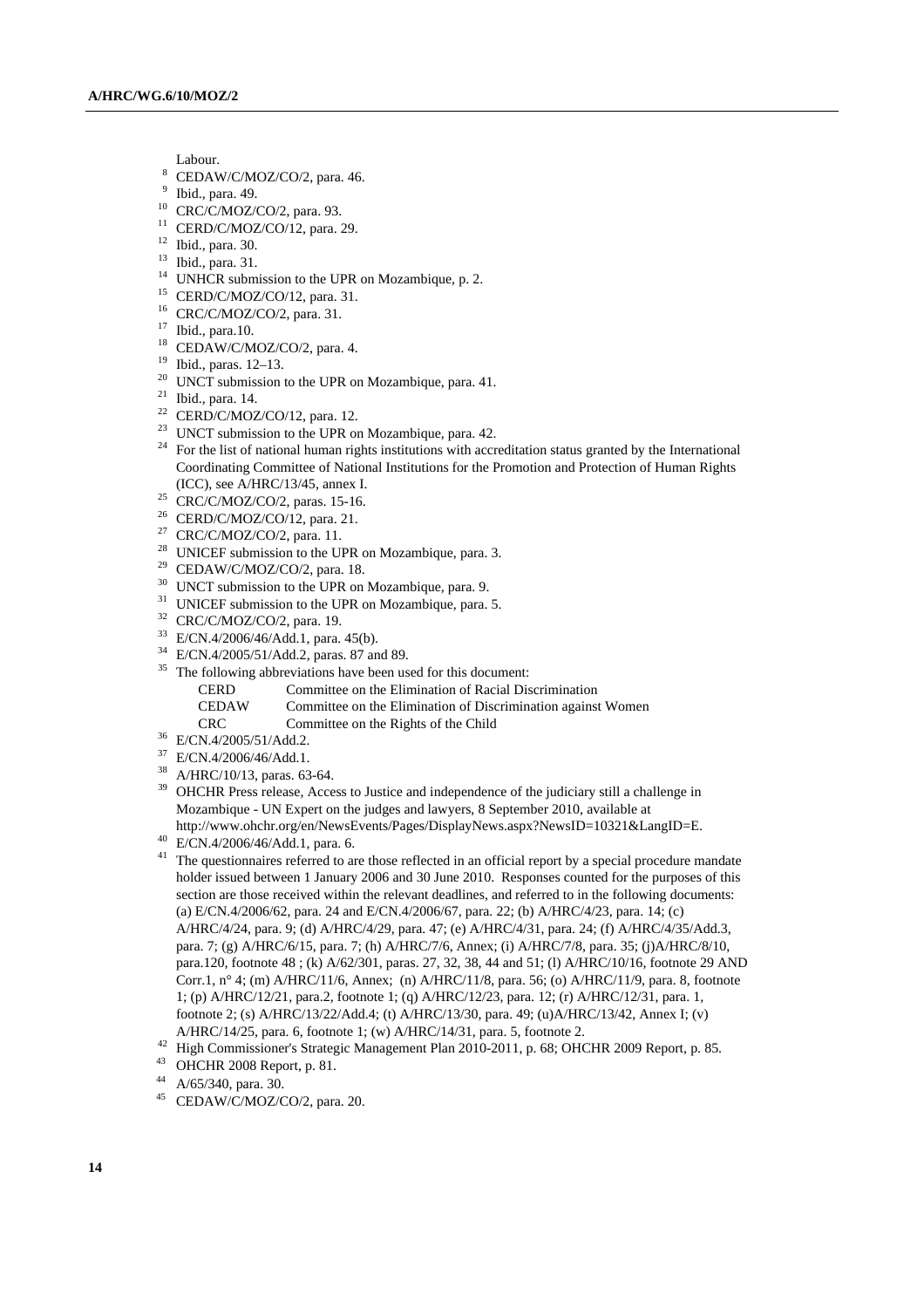- 46 Ibid., para. 40.
- 47 Ibid., paras. 42-43.
- 48 CERD/C/MOZ/CO/12, para. 22.
- 49 Ibid., para. 9.
- <sup>50</sup> UNCT submission to the UPR on Mozambique, para. 12.
- 51 Ibid., para. 16.
- $^{52}$  A/HRC/4/20/Add.1, pp. 220-221.
- 53 E/CN.4/2006/56, para. 360.
- 54 A/HRC/13/31, para. 373.
- 55 CRC/C/MOZ/CO/2, paras. 45-46.
- 56 UNCT submission to the UPR on Mozambique, para. 21.
- 57 CRC/C/MOZ/CO/2, para. 77.
- 58 UNCT submission to the UPR on Mozambique, para. 13.
- <sup>59</sup> UNICEF submission to the UPR on Mozambique, para. 11.<br><sup>60</sup> CEDAW/C/MOZ/CO/2, para. 25.
- 
- 
- <sup>61</sup> CRC/C/MOZ/CO/2, para. 47.<br><sup>62</sup> UNICEF submission to the UPR on Mozambique, para. 23.
- $63$  UNCT submission to the UPR on Mozambique, para. 13.
- 64 CRC/C/MOZ/CO/2, para. 73.
- $65$  CEDAW/C/MOZ/CO/2, para. 33.
- 66 UNCT submission to the UPR on Mozambique, para. 28.
- 67 CRC/C/MOZ/CO/2, paras. 79-80.
- 68 Ibid., paras. 84-85.
- 69 UNCT submission to the UPR on Mozambique, para. 17.
- 70 CRC/C/MOZ/CO/2, paras. 86-87.
- $71$  ILO Committee of Experts on the Application of Conventions and Recommendations, Individual Direct Request concerning Forced Labour Convention, 1930 (No. 29), 2010, Geneva, doc. No. (ILOLEX) 092010MOZ029, 1<sup>st</sup> para.<br><sup>72</sup> CEDAW/C/MOZ/CO/2, para. 27.
- 
- 73 UNCT submission to the UPR on Mozambique, para. 19.
- 74 CERD/C/MOZ/CO/12, para. 15.
- 75 CEDAW/C/MOZ/CO/2, para. 15.
- 76 UNCT submission to the UPR on Mozambique, para. 20.
- 
- $77$  CRC/C/MOZ/CO/2, para. 88.<br> $78$  UNICEF submission to the UPR on Mozambique, para. 26.
- $79$  UNCT submission to the UPR on Mozambique, para. 22.
- <sup>80</sup> UNICEF submission to the UPR on Mozambique, paras. 12-13.<br><sup>81</sup> UNCT submission to the UPR on Mozambique, para. 13.
- 
- 82 CEDAW/C/MOZ/CO/2, paras. 22-23.
- 83 CRC/C/MOZ/CO/2, para. 65.
- <sup>84</sup> UNCT submission to the UPR on Mozambique, para. 38.
- 85 CRC/C/MOZ/CO/2, para. 38.
- 86 UNCT submission to the UPR on Mozambique, para. 39.
- <sup>87</sup> UNHCR submission to the UPR on Mozambique, p. 8.
- 88 CEDAW/C/MOZ/CO/2, para. 45.
- <sup>89</sup> UNCT submission to the UPR on Mozambique, para. 15.
- 90 Ibid., para. 26.
- <sup>91</sup> CEDAW/C/MOZ/CO/2, para. 28.
- $92$  UNCT submission to the UPR on Mozambique, para. 13.
- 93 Ibid., para. 27.
- 94 CEDAW/C/MOZ/CO/2, paras. 34-35.
- <sup>95</sup> UNCT submission to the UPR on Mozambique, para. 29.
- 96 CRC/C/MOZ/CO/2, paras. 69-70.
- $97$  CERD/C/MOZ/CO/12, para. 18.
- 98 UNCT submission to the UPR on Mozambique, para. 30.
- 99 CEDAW/C/MOZ/CO/2, paras. 36-37.